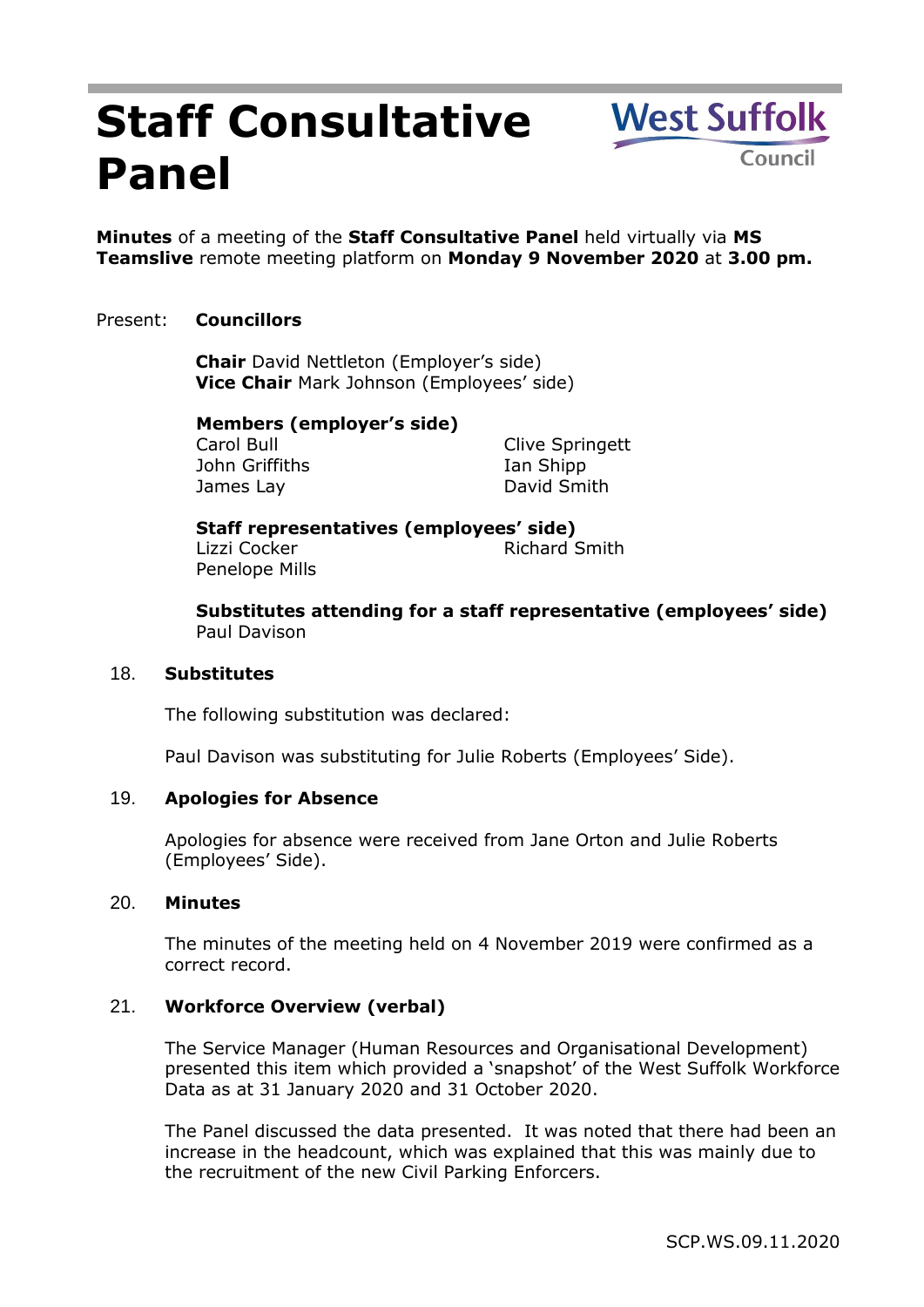It was also explained that the total days lost due to sickness had also reduced. It was acknowledged that this may be due to much of the workforce now working at home, which meant that they were able to work more flexibly around their sickness.

With there being no decision required, the Panel **noted** the update.

# 22. **COVID-19 Update (verbal)**

The Service Manager (Human Resources and Organisational Development) provided the Panel with an update on how the Council was managing the effects of COVID-19 on its own workforce. The update covered the following areas:

## - **Managing Vulnerability**

There were a number of staff members who had been classed as clinically vulnerable or clinically extremely vulnerable in response to COVID-19. During the second lock-down, the operational impact of supporting those staff in these categories had been significantly reduced in line with Government guidance and this meant that there were now only a small number who were unable to undertake their substantive roles (those clinically extremely vulnerable staff in operational roles only). Options were being investigated as to whether they could be safely re-deployed to other service areas. The Council continued to provide the necessary support for those staff, particularly with regard to their health and wellbeing and their Managers were in regular contact with them. Other members of staff who were able to work from home, were continuing to do so.

The Employer's Side asked whether it was known of those Councillors who were also classed as 'vulnerable'. Officers confirmed that this information was not currently available. It was noted that Councillors were undertaking the majority of their duties/meetings virtually, but this position may become more pertinent when addressing future ways of working.

# - **Annual Leave Management**

Throughout this period, staff had been advised to take specified amounts of annual leave. This was to allow for services to effectively manage annual leave allowances, including being able to also plan for service recovery. It was important for staff to ensure that they took sufficient breaks away from work, particularly for those where work and home were no longer easily separated.

## - **Furlough Scheme**

The Council had operated the Furlough Scheme for those staff whose work had stopped in totality due to the COVID-19 restrictions linked to income loss. However, opportunities were being undertaken to redeploy these staff into other service areas, where able to do so.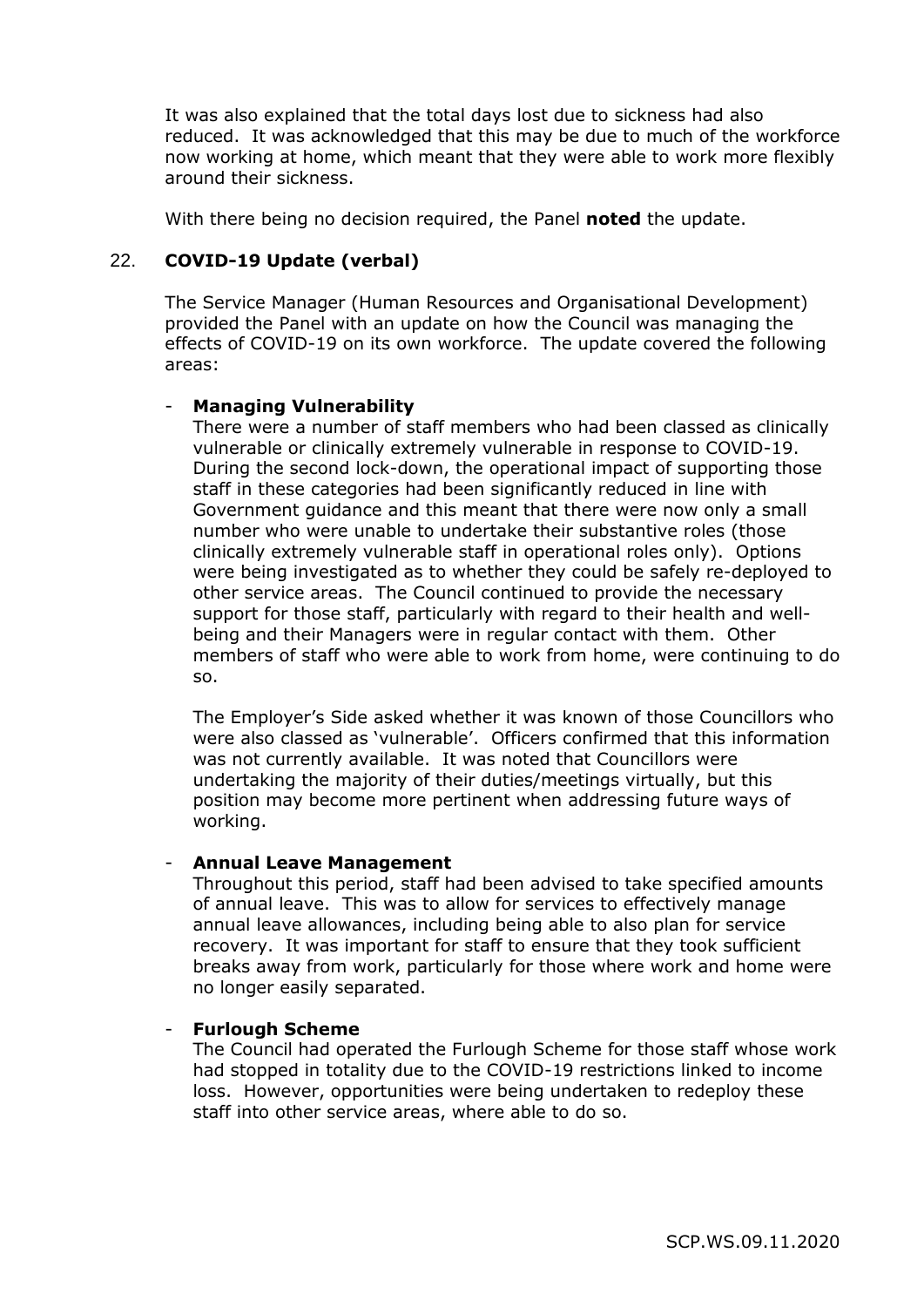## - **COVID-19 Testing**

The Council had been supporting staff in being able to get the necessary COVID-19 tests, as required. The Council HR Team had also introduced a 24/7 on-call service to particularly deal with staff outbreaks which occurred outside of the mainstream working hours.

With there being no decision required, the Panel **noted** the update.

# 23. **West Suffolk Workforce Strategy 2018-2020 (verbal)**

The Service Manager (Human Resources and Organisational Development) reported on the following actions within the strategic priorities of the West Suffolk Workforce Strategy:

## - **Learning and Development**

Following the restructure of the Human Resources section in March 2020, this had resulted in subsequent changes to the delivery of Learning and Development. In addition, due to the COVID-19 restrictions, the service had also been very successful in transferring the corporate training programme to virtual learning, which had also provided other opportunities for the provision of learning, which may not have been previously considered.

Networking opportunities between the local authorities across Suffolk had also been really helpful, particularly when working through the pandemic.

#### - **Equality and Diversity**

The local authorities across Suffolk had also been working together to deliver Equality and Diversity programmes/training.

West Suffolk Council and East Suffolk Council had also been invited to join the Black and Asian Network at Suffolk County Council. This network supported black and Asian staff, enabling them to discuss and influence issues with key decision makers. It also provided an arena for individuals to raise concerns in a safe and confidential environment and an opportunity to update each other on local/national policy and developments.

#### - **Recruitment and Retention**

During the COVID-19 pandemic, there had been a lot of emphasis placed on protecting people and jobs by using redeployment opportunities/secondments. This had also helped with the provision of additional resource for the supporting of the Council's priority services, particularly with the local businesses and the community response. This had also given staff the opportunity to enhance their skills in other service areas, which may not have been available previously.

#### - **Staff Awards 2020**

To build on the success of the Apprentice of the Year Award, launched in 2019, three new Staff Awards had been introduced for 2020: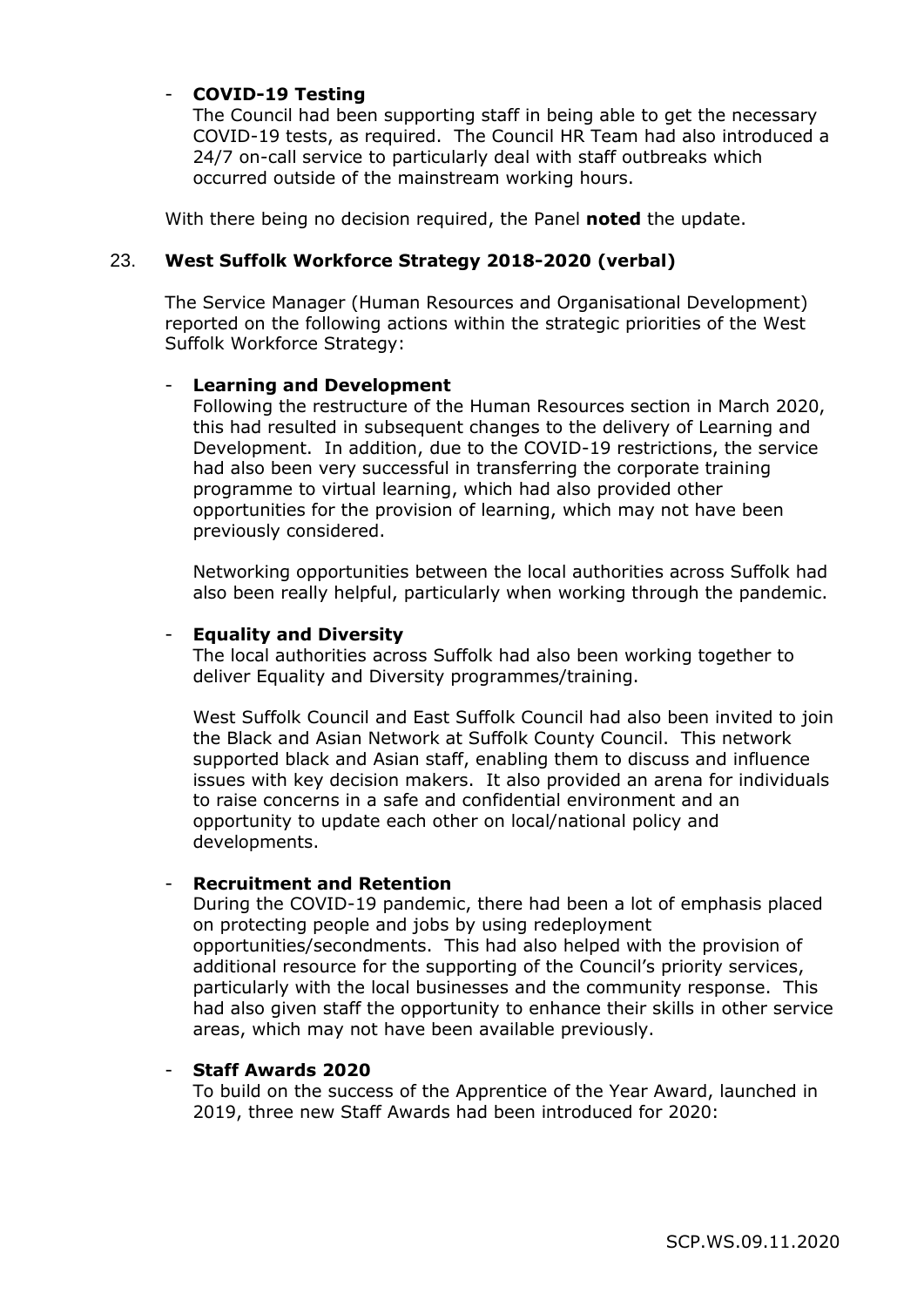- Exceptional Contribution Award to be given in recognition of an employee who had displayed an exceptional work ethic and made an outstanding contribution to the work of the Council.
- Teamwork Award to be given in recognition of a team who had displayed exceptional teamwork skills, demonstrating excellence throughout their work together and who worked collectively to achieve positive outcomes in the delivery of the Council's values and strategic priorities.
- Well-being Colleagues Champion Award to be given in recognition of an employee who had consistently and actively helped to develop and support their team(s) or colleagues or had supported the well-being of others.

Nominations for these Awards had been submitted throughout October and would be scored in November, with the winners being announced in December.

There being no decision required, the Panel **noted** the update.

*(Councillor John Griffiths left the meeting at 3.37 pm, during the discussion of this item, and re-joined shortly thereafter (see below)).*

# 24. **Health and Well-being Update (verbal)**

The Assistant Director (Human Resources, Legal & Democratic) provided a presentation to the Panel, which explained the staff health and well-being activities/support/events, which had been particularly pertinent during the on-going situation with the COVID-19 pandemic and resultant changes to the working environment. These included the following:

- Parents Support Group
- Access to Employee Assistance Programme
- Psychological First Aid Training
- Domestic Abuse Awareness Raising and Upcoming Training (to coincide with White Ribbon Day on 25 November 2020)
- Men's Health (November 2020)
- World Mental Health Day (10 October 2020)
- Well-being Pulse Survey
- Well-being Managers Toolkit and development of an employee toolkit
- Joint Pain Advisor Training
- Well-being Champions and Mental Health First Aiders
- Occupational Health and Counselling support
- Staying connected well-being events

The focus on the health and well-being of the staff would continue to be embraced moving forward.

With there being no decision required the Panel **noted** the presentation.

*(Councillor John Griffiths re-joined the meeting at 3.45 pm, during the discussion on this item)*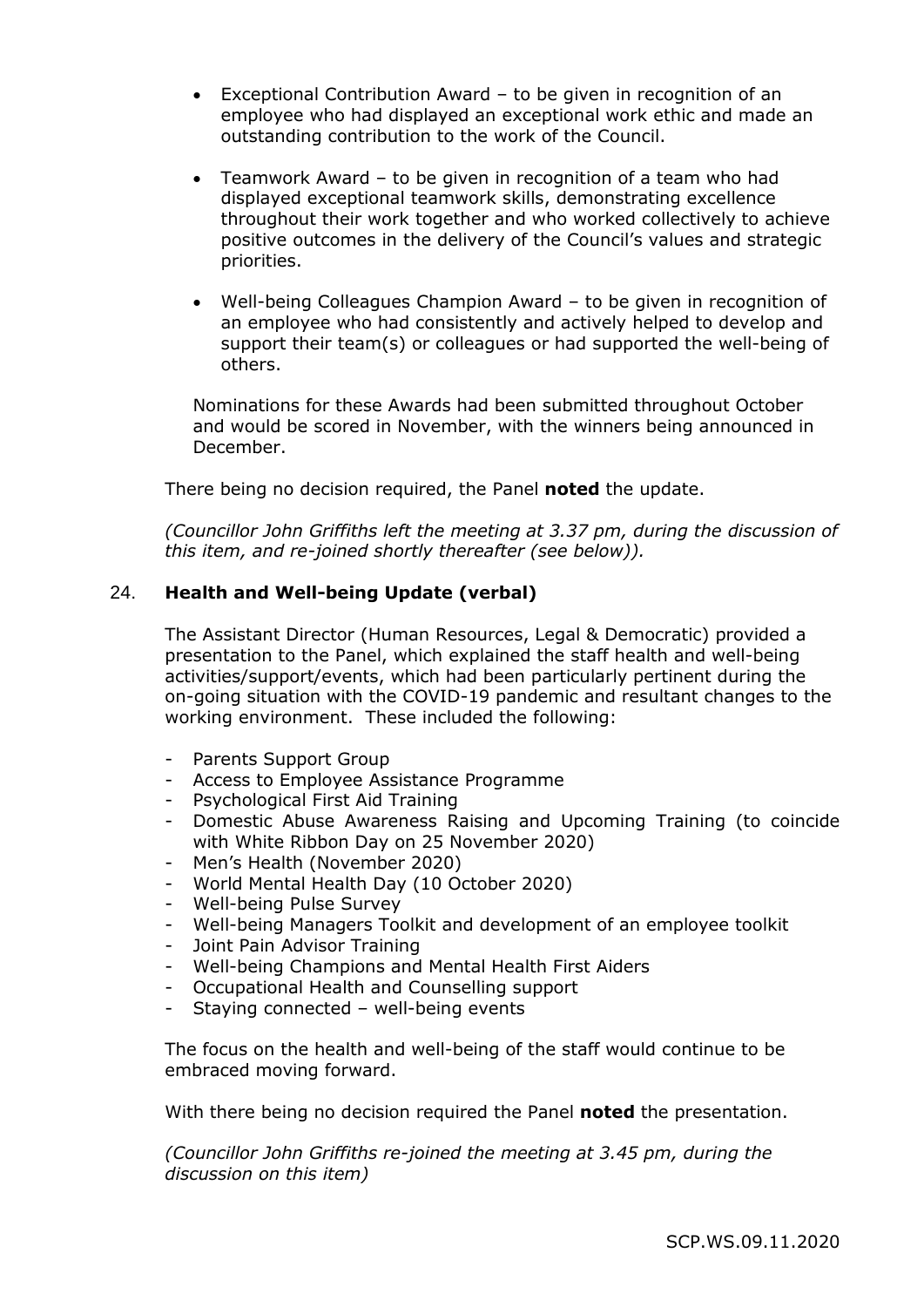# 25. **Organisational Development (verbal)**

The Assistant Director (Human Resources, Legal & Democratic) provided a presentation to the Panel, which explained the work being undertaken to address the future ways of smarter and flexible working.

This process had involved organisation wide sessions which had addressed the areas of:

- Well-being and resilience
- Working in new ways, barriers and opportunities
- Relationship building and re-connecting
- Building future resilience
- Leadership from 2020 onwards

Various staff workshops had identified the following five workstreams for future development:

- 1. Re-designing the office of the future and safe workplaces
- 2. Exploring the future of the workforce and ways of working
- 3. Health and well-being
- 4. Digital
- 5. Public access and ways to engage with the community

The Council had also recently launched an Organisational Charter which set out eight principles of working remotely:

- 1. Creation of a clear separation between work and personal time
- 2. Virtual meeting etiquette
- 3. Connecting with others (well-being support, communication)
- 4. Staff being able to work more flexibly and smarter
- 5. Transparency and trust
- 6. Meetings with purpose
- 7. Team alignment
- 8. Upholding of values and behaviours

However, there also continued to be on-going challenges with remote working, particularly around:

- Risk of digital burnout
- Definition of productivity
- Re-alignment of priorities and setting the direction around future ways of working
- Planning the long term change in how we work, particularly around future workplace culture
- Work intensification and the longer term impact on well-being
- The move to working in a virtual workplace culture
- Achieving the balance between work and home life and its practicalities

Further organisation wide sessions would be arranged with staff around cultivating positive mindsets, fulfilling creativity and potential and boosting accomplishment. Further work would also be undertaken around the